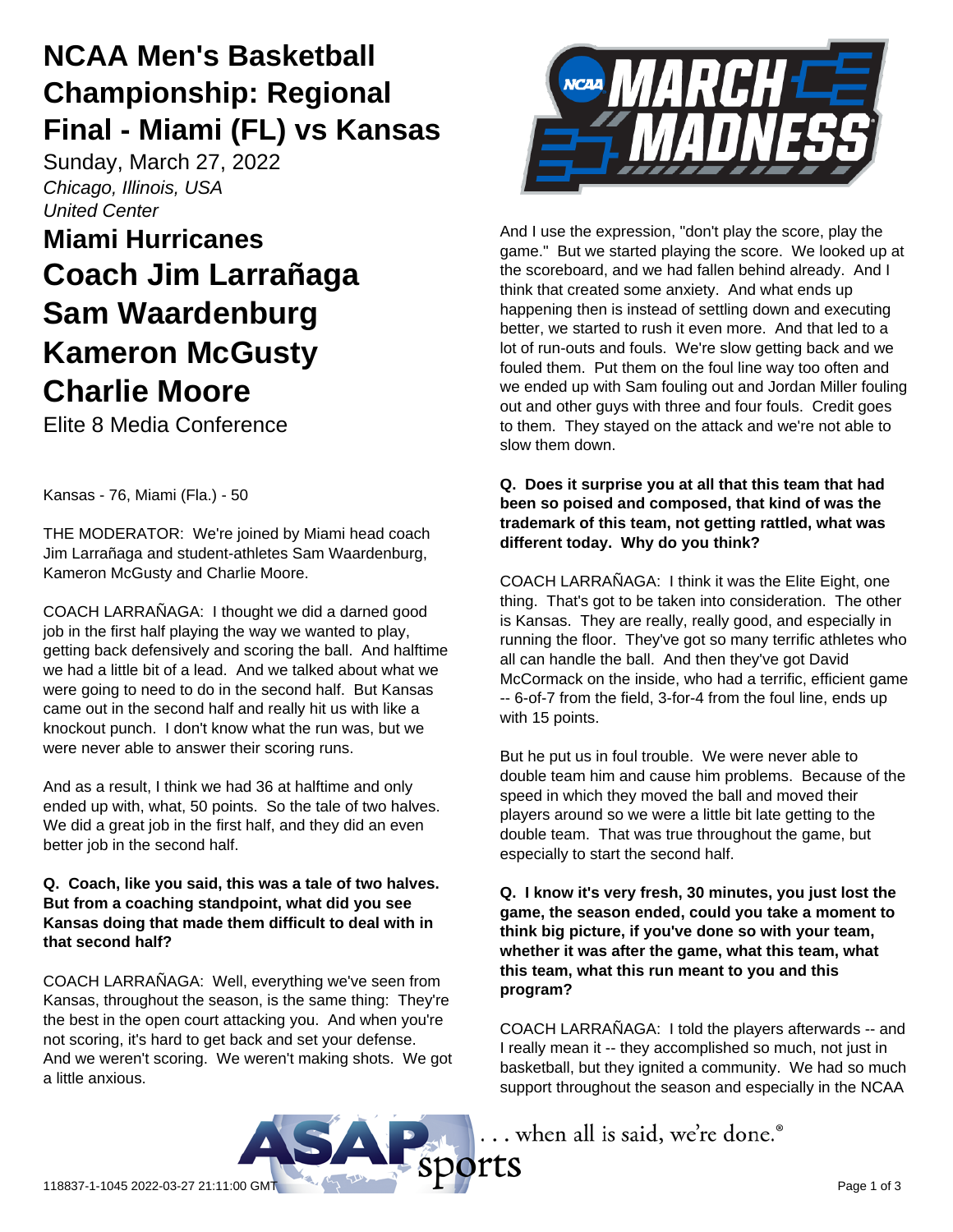Tournament. And I think generating that kind of enthusiasm for the University of Miami in a basketball program that you have to remember didn't even exist from 1972 to 1985.

And so now we've been to the Sweet 16 three times now and to the Elite Eight once in this decade. And the we think we're heading in the right direction. And we think we'll have the tremendous support of our administration and our community.

And it's all a credit to these guys, what they accomplished this year, being chosen 12th in the preseason, but being one of the final eight teams in the entire country. My hat's off to them. I love working with them. They're a great group of kids. And they're always going to be part of our Miami family.

# **Q. I know the faces, great careers, how much has it sunk in that this is the last time you'll be putting on the jersey?**

KAMERON MCGUSTY: It's definitely very frustrating. More than anything, it just hurts, because this is a close-knit group of guys. We've dealt with injuries over the years. We get Charlie and Jordan and we just have a special season. Just being able to accomplish the things we did this year, to lose, it just hurts, you know what I'm saying? We've done a lot. We've gotten so close. I'm going to miss playing with these guys.

CHARLIE MOORE: Like Kam was saying, special group of guys we have here, including the coaching staff. Really haven't hit us yet. I mean to lose a game but just knowing it's the last time on the floor, probably take a minute after we settle down and everything. I just love these guys. I'm happy for the season we had. I'm just excited for the season we've had, to be honest.

### **Q. Sam, you've been through a lot with this program, and Coach has talked so much about your decision to stay committed to this team. For it to end here, what are your emotions?**

SAM WAARDENBURG: Coach has built a family environment for us in this program ever since I got here. And that's something that has held true for this season for sure. I want every one of our guys to be super proud. I think it's not going to be a couple weeks or so that it really hits us, that we made Elite Eight and we made history for this program. Super proud of these guys. I want them all to be proud and hold their heads high. I just love them.

# **Q. Kam, what was the difference, do you think, for you in the second half? It seemed like you were really**

# **locked in early on. Did they do anything specific to kind of take you out of your game? And how comfortable did you feel early on?**

KAMERON MCGUSTY: They did a good job in the second half kind of adjusting the way they were guarding me. They tried to deny me. It almost was like a box and one, but they were just denying me, not letting me catch. Not letting me get any clean looks. Credit to them, they came out with a great game plan the second half.

The first half I was very comfortable. I was able to get to my spots. My teammates were looking for me. They know when I see a couple go in that I can have a big night. So they just kept feeding me the ball. The coaches kept calling plays for me. And it was all working out.

**Q. Kameron, all you guys are definitely disappointed today but a couple days ago you said you look at making the Elite Eight as a foundation for Miami basketball, a school traditionally known for football, and you said you're looking for future teams trying to beat the 2022's team's record. So just how much does this fuel the fire for future Miami basketball players to try to reach those even greater heights, like you said?**

KAMERON MCGUSTY: I told all the younger guys in the locker room, I told them I loved them. I told them to take care of this place for the next three years that y'all are here.

Just being able to accomplish what we accomplished this year, now teams coming in or new teams, two, three years down the line, that Elite Eight is going to be the goal. That's what we were able to do this year, and I'm so happy for us. I love these guys. I loved playing with them. It's been a crazy up-and-down season, but it's good to be able to, like Coach L said, get the community involved, get all the school involved.

They had a watch party on campus at one of The Rack (phonetic), so little things like that, being able to bring together a group of guys, a community, coaching staff, it's just amazing what we did. And hopefully teams can go to the Final Four.

**Q. Sam, can you talk about what do you think happened in the second half? There were some mistakes from your team right away, kind of like three or four. And what do you think was different in the second half?**

SAM WAARDENBURG: Coach already hit on that. We started to play the score, not the game, like we'd been - we've been playing the game, not worrying about the

... when all is said, we're done.®